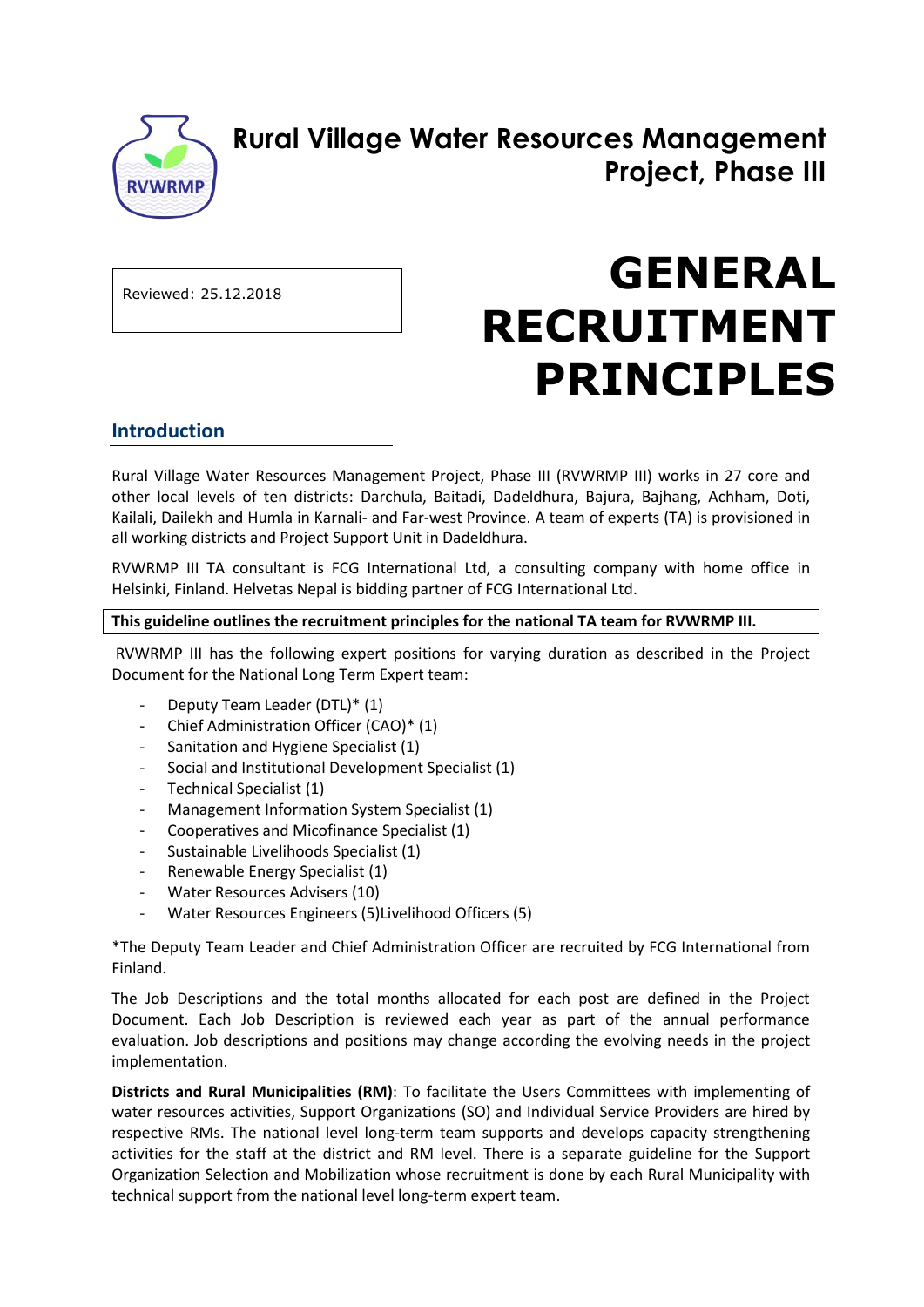# **Recruitment principles**

This document focuses on the general principles of the recruitment of long-term staff. All these are performance based contracts which can be extended according to the need in the project.

The guiding principle in the selection of candidates is to secure the hiring of experts with the highest possible standards of efficiency, competence and integrity.

RVWRMP:

- Does not discriminate and is committed to promoting diversity in the workforce.
- Aims to achieve a broad representation of local people, ethnic/caste groups and gender balance.
- Strives to provide an environment where the contribution of each individual is valued. Selects staff based on a competitive basis with attention to character, skills, experience and overall suitability for the post in question.

Based on principles of the **Basic Operating Guidelines (BOGs)** the recruitment is strictly not based on political or any other non-professional grounds.

In addition to the below mentioned essential features that are common to all posts, each position has its own specific requirements that are outlined in a post specific Job Description.

In general, candidates should possess the following qualities:

- Motivation and a strong commitment to work for the poor living in challenging locations.
- Ability to work well in multicultural teams.
- High level of technical knowledge and professionalism.
- University degree in a field linked directly to the one of the areas of our activities. Good analytical skills, solution focused and demonstrable accountability. Excellent communication and inter-personal skills and be a proven team player. Work experience at national and/or international level, preferably within the water sector in rural context.

Proficiency in Nepali and English languages. Knowledge of local dialects/languages is considered an asset.

Some of the above points are not relevant for the administration and other support related posts.

The Project seeks to give young local people an opportunity to develop their skills and get work experience through internships and research positions, as participants in training events, and through working with Support Organizations (SOs). The project offers ample opportunities to upgrade skills and knowledge.

#### **Recruitment Process**

The overall recruitment process has following steps:

- 1. Advertisement of vacancies. This will be done through national and/or local newspapers, professional networks and the project website. The project web-site will provide the full details on open vacancies and related Job Descriptions, CV templates to be used, how the applications needs to be submitted and other essential information. Failing to follow the given instructions will disqualify the candidate.
- 2. First Screening. Do the Candidates meet the basic qualifications and have used the right CV format.
- 3. CV evaluation. The CVs are scored accordingly: each post will have different type of scoring criteria. This may be done by different persons than the ones that take the interviews and tests. The Evaluation Team short lists the candidates with the best CV and who do meet the requirements for the job. A reference check is part of the procedure to check unprofessional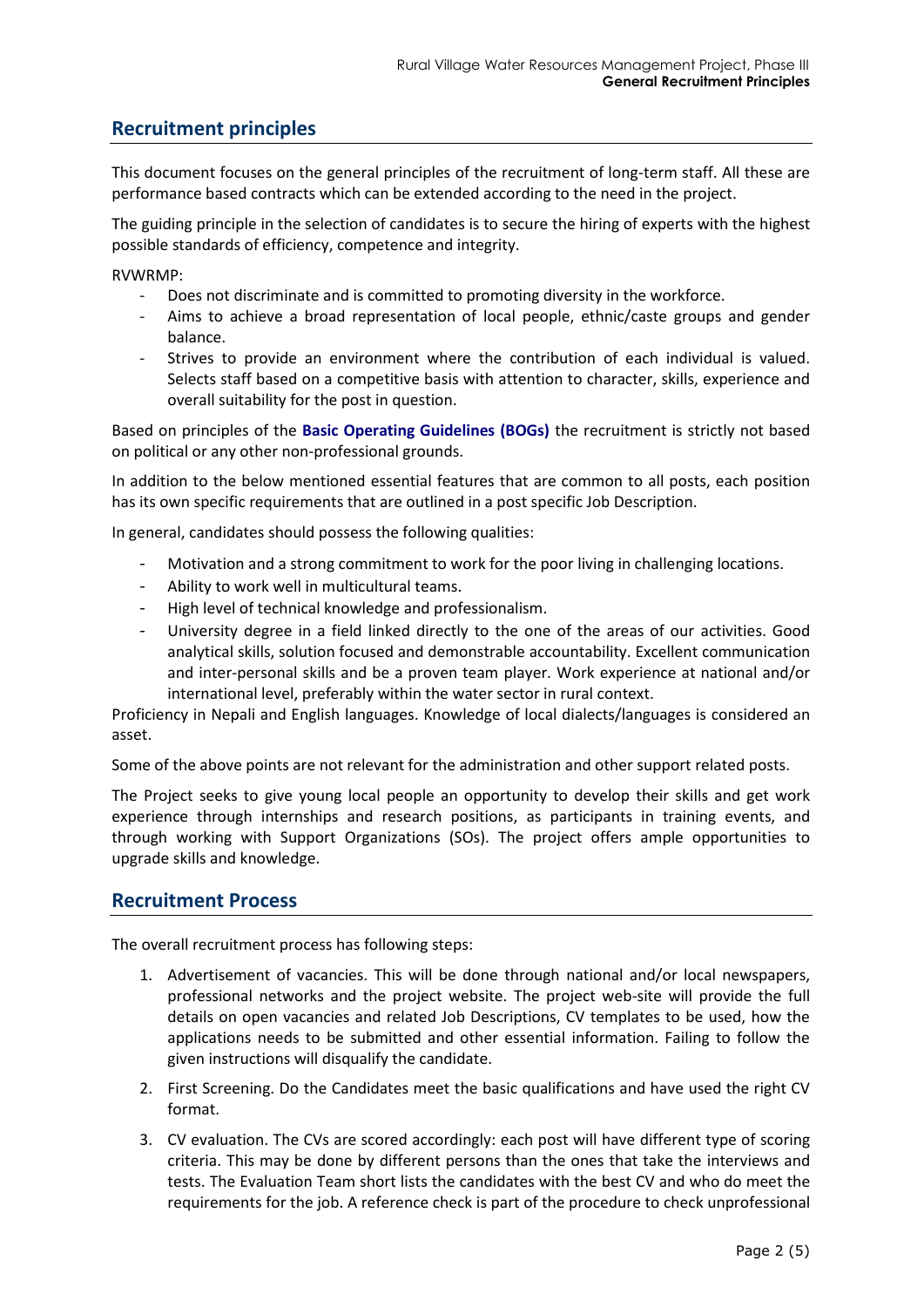behaviour, background with corruption or harassment charges. Over-qualification persons for the post or any other criteria defined by the Evaluation Team can lead to disqualification of the candidate. The Evaluation Team can decide for an additional meeting with the candidates before defining the short list.

- 4. Only Short Listed Candidates and those on waiting list will be contacted and invited for the tests and interviews. Due to large number of applications it is not possible to inform all applicants. The recruitment related web-site will be kept updated for the present status of the recruitment process.
- 5. Candidates on the waiting list may be invited on a very short notice (even during the same day) to the tests and interviews. In case any of the short listed candidates fails to show up for the tests and interviews.
- 6. In some cases a pre-test may be sent to the candidates shortly before the interview date. These tests allow the candidates' to use the ability to research and produce professional text within a very short period time.
- 7. Interviews and test/s will be held on the same day. Those who are short listed for more than one post, will do separate tests for each post but have only one interview. In case the tests for the same post continue over more than one day, the questions are altered for each day.
- 8. The interviews are scored immediately after the interviews; similarly, the tests will be scored immediately by different independent evaluators before proceeding to the final evaluation.
- 9. The final evaluation will be completed after all candidates have been scored for each post. This includes reference and eventual other background checks. The Evaluation Team also takes into consideration, the complementarity of the individual professionals in the team.
- 10. Since the positions requires field visits under challenging conditions the applicant should be in good health. A pre-agreement medical examination of the chosen applicant can be requested and be part of the final evaluation.
- 11. For the Long Term Experts the Embassy of Finland will express their *no-objection* before proceeding to contract the selected candidates.
- 12. No-objection from the Government of Nepal line agencies will only be requested for those candidates who are present government employees.
- 13. Selected candidates will be notified after which contract negotiations starts.

Following general principles are followed while completing the above steps:

- Except for the lower level administrative posts, the applicant must use and complete the CV template given through the advertisement of the position. Applications in other formats will not be considered.
- The applicant can request additional information by sending a message to the contact email. Telephone enquiries will not be responded.
- Applications sent after the closing date cannot be considered.
- Applicants are strictly not allowed to contact (with the purpose of influencing the selection), any present staff or member of Evaluation Committee during the recruitment process. Breaking this rule will lead to disqualification of the candidate.
- The candidate MUST bring testimonials and experience certificates while attending tests and interview. Qualification and experiences mentioned in the CVs MUST match the certificates.

*Gender and Social Inclusion points*: To encourage women, female candidates will score additional points. Similarly, local candidates from the working RMs Districts and candidates from disadvantaged caste/ethnic groups (Dalit, Janajati) will receive additional points in CV evaluation. Additional points are also scored for exposing local language skills.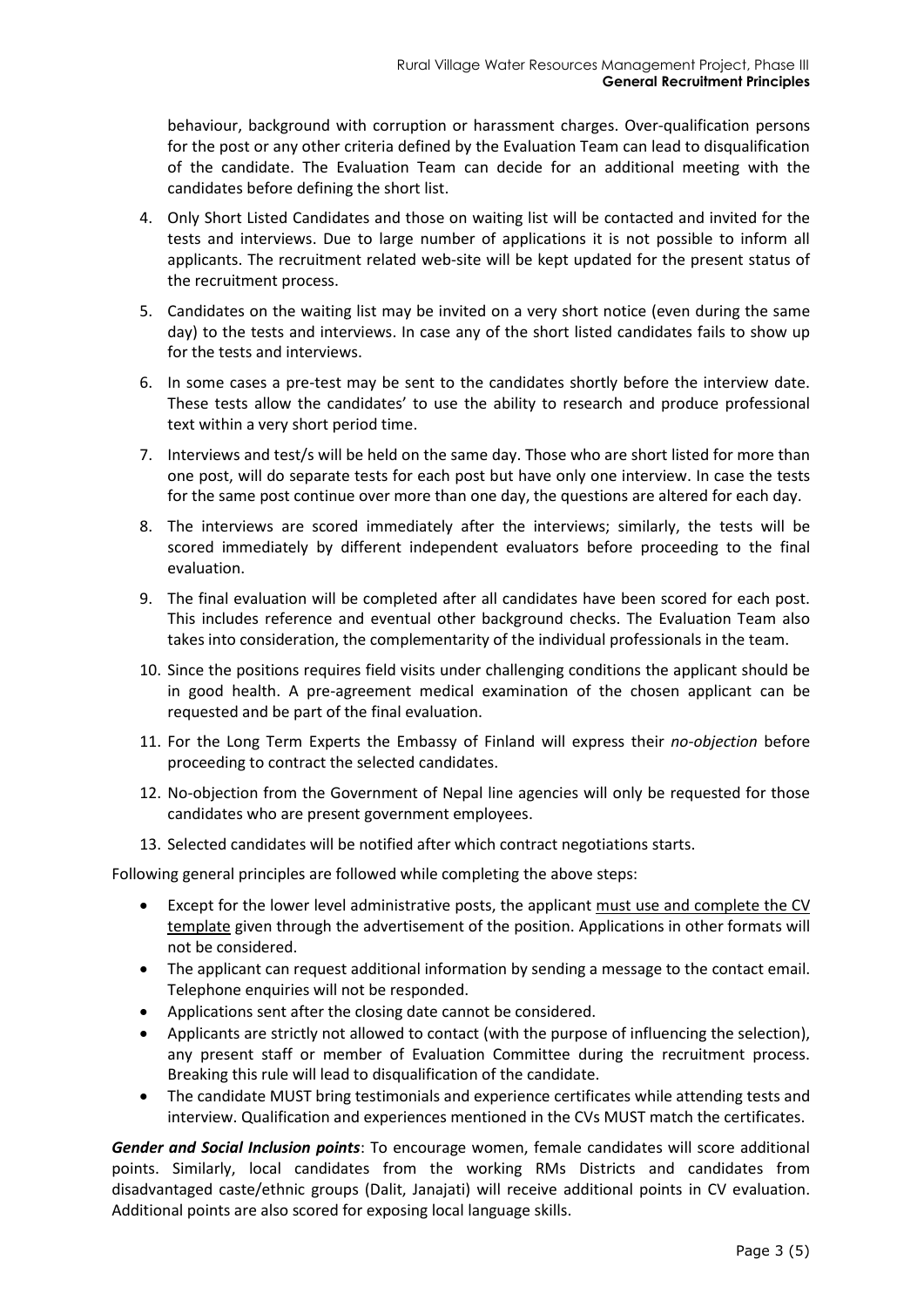The Project will only use the contact information given in the application. If the given telephone/email does not work and it is not be possible to reach the Candidate within three days, the application will be dropped and the next qualified candidate will be contacted.

The identity of the Evaluators is not public information. In case of support staff (guards, peons etc), the Evaluation Team will be formed only two hours prior to interviews. The Evaluation Team must complete their scoring the same day before leaving the interview room.

The Evaluation Team will give points following post specific Evaluation Criteria established before the evaluation starts. The Evaluation Criteria are not public information.

In general, three candidates are tested and interviewed for every open position. However, if the short listed candidate does not appear for the interviews and tests, a new date for other candidates may not be set if the remaining applicant/s perform well in tests and interviews.

The interviews can be kept in Dadeldhura and/or Kathmandu. The Project will reimburse travelling costs (normal bus fare) and lodging costs of the interviewed candidates only agreed in advance.

Before making a formal employment offer, the Project will contact the Candidate to discuss the Candidate's expectations, availability and other issues. At least two references (usually provided in the CV) will be contacted to further verify information in the application and performance in previous employment.

*In case it becomes evident that information in the CV is misleading or false, or if the Candidate is clearly behaving inappropriately or is engaged in inappropriate activities, the Candidate is immediately disqualified without further reasoning***.**

After completing the evaluation the Project will make a written formal offer of employment.

*All contracts are performance based contracts*. These contracts are done for one year with the provision of probation period of 2 months and the possibility to extend the contract at end of the year. Annual performance evaluations are carried.

#### **Internal Recruitment**

The RVWRMP has the intention to retain qualified, experienced and motivated staff through a policy of horizontal and vertical mobility inside the project.

The team leader, based on recommendations of the senior project staff, can decide to advertise open positions for the national long term expert team internally if there are interested and qualified candidates among the existing staff. CV scoring, performance evaluations, and interviews will be part of the internal recruitment. The final confirmation of the selected experts will be endorsed by the PMT. If the evaluation team decides not to select the internal candidate, the team leader can decide to open the position for external recruitment.

The team leader, based on recommendations of the senior project staff, may decide to reassign experts to different duty stations to fill a vacancy or by direct recruitment of a candidate who has showed high performance in a similar position in RVWRMP. These experts have gone through the selection process for the position. Filling vacant positions through internal horizontal mobility enhances the agility for efficient and effective project implementation. A person who is reappointed will not benefit from relocations and other packages if these were cleared with the previous appointment.

## **Complaints on the Recruitment Process**

Complaints of candidate about the recruitment process will be considered: